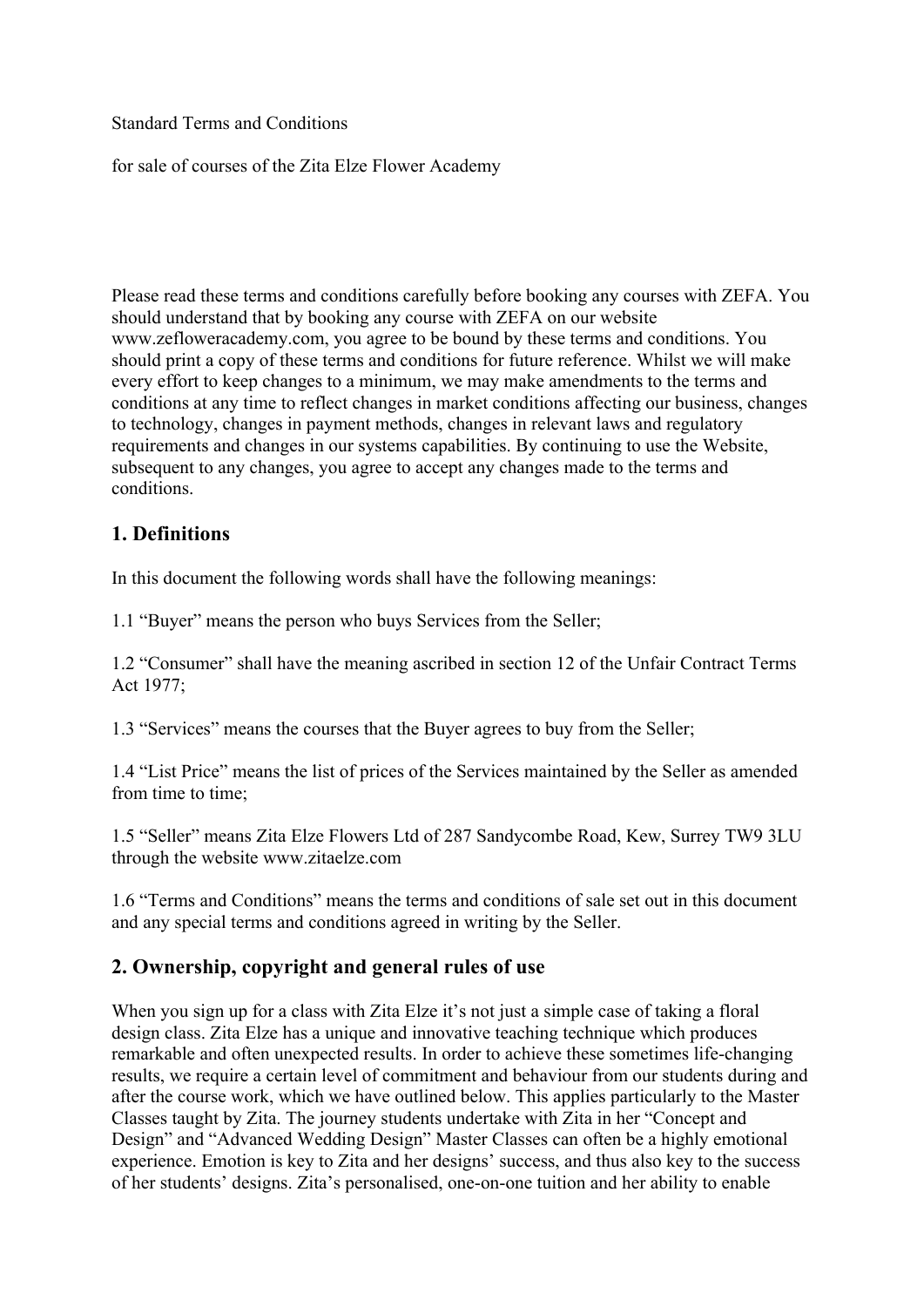students to search inside themselves for inspiration through emotions, can sometimes create moments that are difficult or painful. It can also create moments of great joy and satisfaction. Every student is different. In all cases and circumstances, we aim to maintain a classroom of students that are respectful and considerate of each other. We also expect students to respect Zita's intellectual property, which will be strictly enforced in case of contraventions.

### **During Class (Master Class only)**

- 1. Students must work peacefully and silently in order to focus on their creativity, inspiration and emotions.
- 2. If and when students do not understand Zita's instructions or explanations, they should feel free to ask. If any questions are personal, wait until after class hours and make an appointment with Zita.
- 3. Students must not disrupt other students, or dominate Zita's attention unnecessarily.
- 4. Respect for colleagues, other students, Zita and her team is required at all times.
- 5. Class hours must be respected. Please be on time.
- 6. In full day courses (10 am to 4 pm), one 15 minute break is scheduled each morning and afternoon. Lunch is a one hour break.
- 7. Most flowers, containers, props and accessories are provided by Zita during her classes. If students would like additional items, these will be charged at the normal shop price.
- 8. For Advanced Wedding Design, if students prefer a photo shoot outside the shop and Academy premises, there will be an additional fee.
- 9. Students who disregard these terms and conditions will not be allowed to continue their studies with Zita and their tuition fees will not be refunded.

### **After All Classes**

2.1. Students are welcome to blog about the class and post pictures of their work on social media; credits to the Zita Elze Flower Academy would be greatly appreciated. Texts and pictures should not reveal any of Zita's teaching techniques.

2.2. Tuition is provided strictly for personal development; it is strictly forbidden to copy Zita's teaching techniques or course materials for any purpose, including any form of teaching, publishing or media either on or offline. **We reserve the right to strictly enforce this clause.**

# **3. Description and pricing of courses**

Although we make every effort to ensure the prices listed are correct, mistakes may sometimes be made. If a mistake is discovered in the price of the learning programme that you have booked prior to confirmation of your booking, we will tell you and give you the option of either reconfirming your booking at the correct price or cancelling your booking. In this instance, if we are unable to contact you or we receive no reply from you, your booking will be cancelled. Zita Elze reserves the right to change prices listed without notice. Zita Elze also reserves the right to refuse to supply to any individual or company.

# **4. Programme**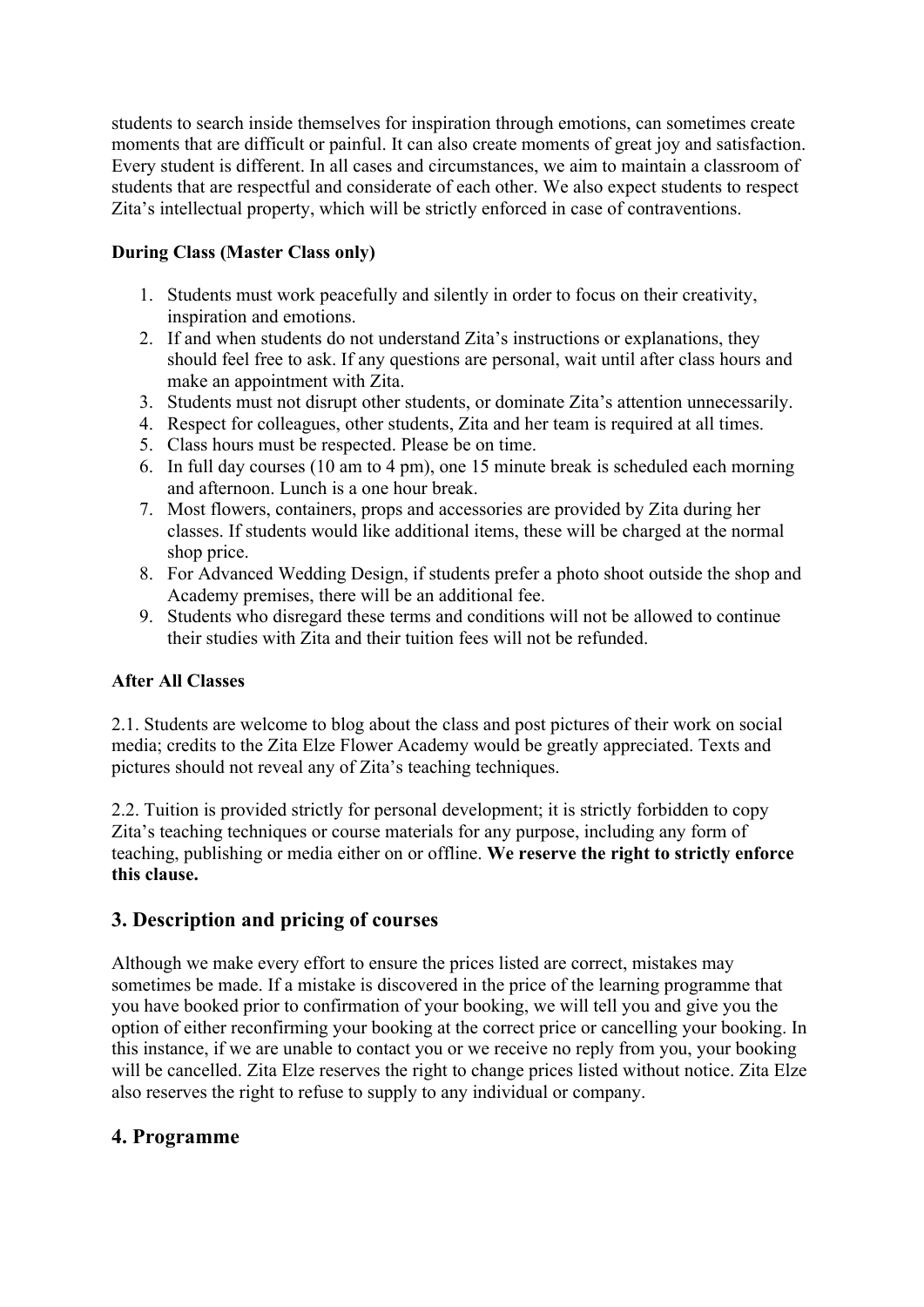ZEFA reserves the right to amend or cancel any course, course times, dates or published prices. Changes to course prices, times and dates will be advised before the course start date and any course already paid in full will not be subject to the increased price. As a course may be cancelled by Seller up to four weeks prior to its start date, we recommend that students do not make travel or accommodation arrangements before this time. Any travel or accommodation costs incurred are entirely the student's responsibility. Zita Elze does not accept any liability for reimbursement of any costs incurred whatsoever in relation to its training courses or events. Where a course has been cancelled, students will be offered an alternative date for the same course, a credit towards another course or a refund. Deposits are transferable to other class/course dates, but not refundable. Tuition fees are non-transferable and non-refundable. This clause applies within the limits of the law, cf clause 8 below.

## **5. Booking into the Zita Elze Flower Academy**

Bookings for the Zita Elze Flower Academy can be made online, by email or by telephoning our ZEFA Team on +44 (0) 20 8940 0040. Once a deposit has been received in full, and a formal purchase order has been received by email or by post, the individuals' place on the course will then be confirmed by email from Seller and a binding contract will have been entered into between Zita Elze and the booking party.

# **6. Order Processing and Payment**

6.1 Upon placing a reservation and in order to secure the place in the desired class, a 50% deposit needs to be made. This deposit is non-refundable (subject to clause 8 below) but transferrable to other courses, if such a transfer is requested in writing at least two weeks before the starting date of the course originally booked.

The balance (final payment of 50%) is due two weeks before the starting date of the course. Final payments are non-transferrable and non-refundable.

6.2 Zita Elze will hold your contact details in its database. Your data will never be sold or released to a third party to use for their own purposes. Zita Elze will retain your data and will use it only to communicate with you on Zita Elze-related issues and to provide information that may be of use to you for the future. No payment details will be held on the Zita Elze website or on the seller's premises.

6.3 Payment can be made in the following ways:

- Credit or debit card online or over the phone at +44 (0) 20 8940 0040
- Direct bank transfer to the Zita Elze Flowers bank account, details of which can be found below;
- Bankers' draft by post made payable to "Zita Elze Flowers Ltd" upon invoice;

6.4 Please note that we do not accept payment by cash or payments in any currency other than UK pounds sterling. You are advised to notify the ZEFA Team in advance if you wish to pay by direct bank transfer to ensure the swift confirmation of your booking. You will not be eligible to attend the course until full payment is received.

6.5 In the case of late bookings payment must be made prior to attendance of the event. If payment is not made prior to the student attending the programme we reserve the right to refuse admission until payment has been made in full.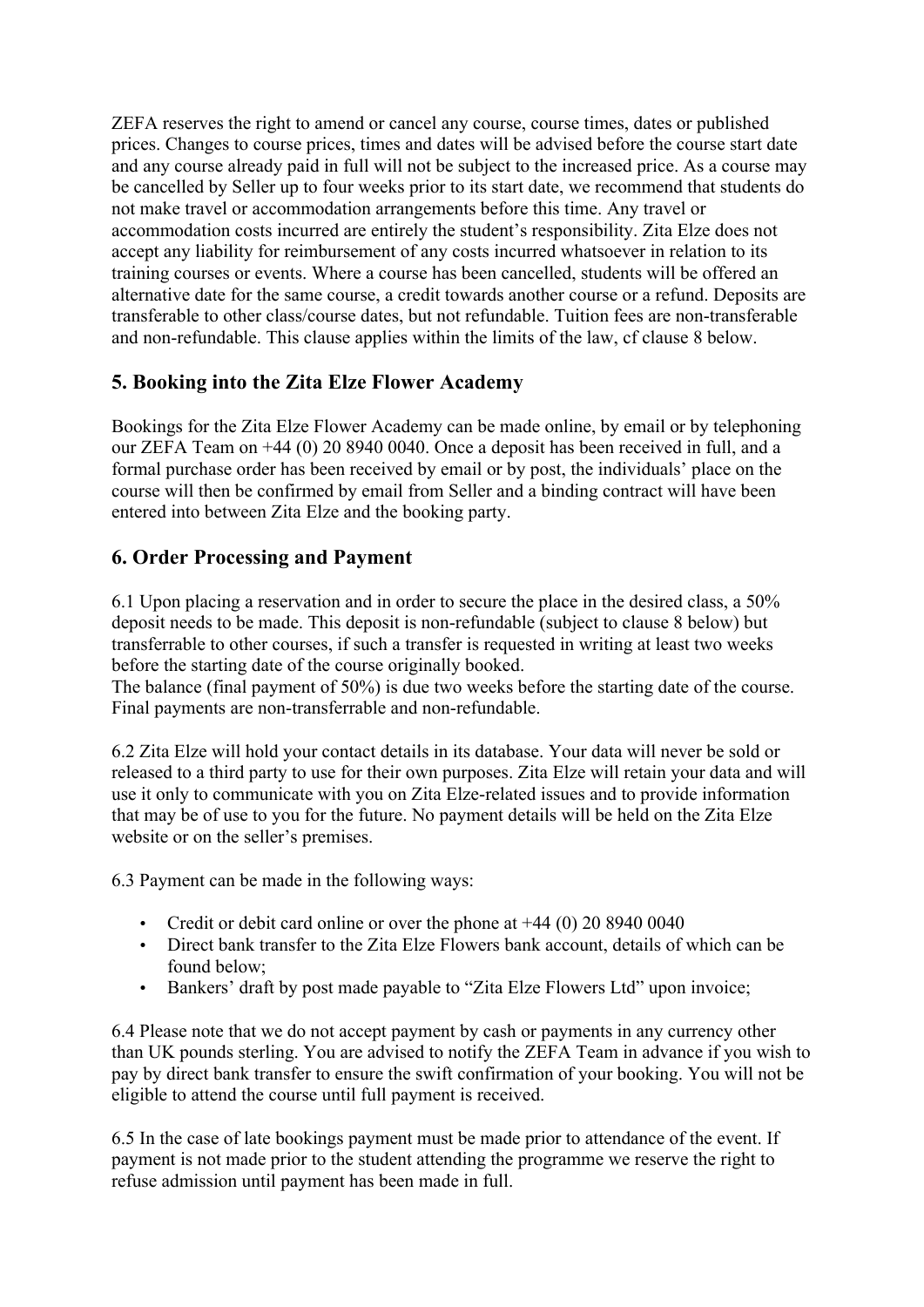#### **Payment Instructions**

**Bank Transfer:** Zita Elze Flowers Ltd **HSBC** Sort Code: 403818 Account Number: 71532715

#### **For Payment from outside the UK**

IBAN: GB53HBUK40381871532715 BIC: HBUKGB4112V Adress: HSBC 67 George Street Richmond Surrey TW9 1HG

**For credit card payments** please call: Tel: +44 (0) 20 8940 0040 **Please note that for compliance reasons we do not accept credit card details by email**

# **7. VAT & Charge Cards**

Fees quoted are inclusive of VAT, which will be shown separately on the invoice. A VAT invoice will be sent to cover your payment.

If payment is made via a credit card or charge card, a non-refundable 2.5% fee will be added at the payment stage. The amount is not capped and there is no minimum charge. Fees will not be charged for payment via debit cards, direct bank transfer, bankers draft or cheques.

### **8. Cancellation**

Under the Distance Selling Regulations, if you buy online or by phone, your consumer rights entitle you to a full refund if you request one in writing within seven (7) Working Days of receipt. After expiry of this period, no refunds will be made.

# **9. Limitation of Liability**

Nothing in these Terms and Conditions shall exclude or limit the liability of the Seller for death or personal injury, however the Seller shall not be liable for any direct loss or damage suffered by the Buyer howsoever caused, as a result of any negligence, breach of contract or otherwise in excess of the price of the Goods. The Seller shall not be liable under any circumstances to the Buyer or any third party for any indirect or consequential loss of profit, consequential or other economic loss suffered by the Buyer howsoever caused, as a result of any negligence, breach of contract, misrepresentation or otherwise.

### **10. Force Majeure**

Neither party shall be liable for any delay or failure to perform any of its obligations if the delay or failure results from events or circumstances outside its reasonable control, including but not limited to acts of God, strikes, lock outs, accidents, war, fire, breakdown of plant or